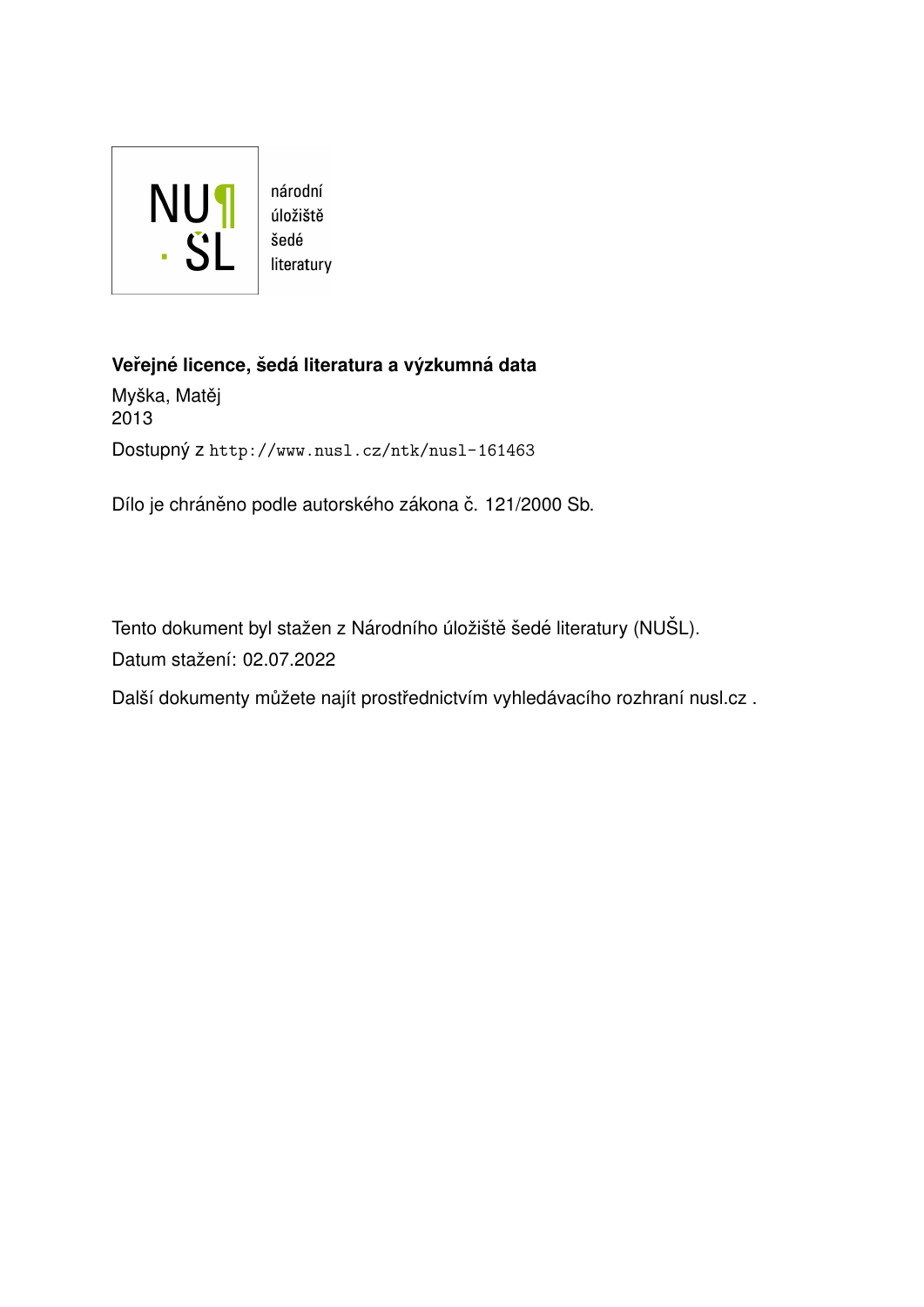$$0 $0 $0 $0 $0 $0 $0 $0 $0 $$  $\begin{array}{cccccccccccccc} \Box & \S & \Box & \S & \Box & \S & \Box & \S & \Box & \S & \Box & \S & \Box & \S & \Box & \S & \Box & \S & \Box & \S & \Box & \S & \Box & \S & \Box & \S & \Box & \S & \Box & \S & \Box & \S & \Box & \S & \Box & \S & \Box & \S & \Box & \S & \Box & \S & \Box & \S & \Box & \S & \Box & \S & \Box & \S & \Box & \S & \Box & \S & \Box & \S & \Box & \S & \Box & \S & \Box & \S & \Box & \S & \Box & \S & \Box & \S & \Box & \S &$ 

**RUNENSIS** 

 $\begin{array}{c} \square \end{array} \begin{array}{c} \square \end{array} \begin{array}{c} \square \end{array} \begin{array}{c} \square \end{array} \begin{array}{c} \square \end{array} \begin{array}{c} \square \end{array} \begin{array}{c} \square \end{array}$ 

 $\Box$ 

 $\begin{array}{cccccccccccccc} \Box & \Box & \Box & \Box & \Box & \Box & \Box & \Box \end{array}$ 

 $\sqcap$   $\{$   $\sqcap$   $\{$   $\sqcap$   $\sqcap$   $\{$   $\sqcap$   $\sqcap$   $\sqcap$   $\sqcap$   $\sqcap$   $\sqcap$   $\sqcap$   $\sqcap$   $\sqcap$   $\sqcap$   $\sqcap$   $\sqcap$   $\sqcap$   $\sqcap$   $\sqcap$   $\sqcap$   $\sqcap$   $\sqcap$   $\sqcap$   $\sqcap$   $\sqcap$   $\sqcap$   $\$  $\begin{array}{cccccccccccccc} \multicolumn{4}{c}{} & \multicolumn{4}{c}{} & \multicolumn{4}{c}{} & \multicolumn{4}{c}{} & \multicolumn{4}{c}{} & \multicolumn{4}{c}{} & \multicolumn{4}{c}{} & \multicolumn{4}{c}{} & \multicolumn{4}{c}{} & \multicolumn{4}{c}{} & \multicolumn{4}{c}{} & \multicolumn{4}{c}{} & \multicolumn{4}{c}{} & \multicolumn{4}{c}{} & \multicolumn{4}{c}{} & \multicolumn{4}{c}{} & \multicolumn{4}{c}{} & \multicolumn{4}{c}{} & \multicolumn{4}{c}{} & \$ 

 $-5$ 

 $S \cap S \cap S \cap S \cap S \cap S \cap S$  $S \cap S \cap S \cap S \cap S \cap S \cap S$ 

 $3 - 3 - 1$ 

UNIVERSITY

### Public licenses,  $\Box \S \Box \S \Box$ ---------- literature and grey $\begin{array}{cccccccccccccc} \Box & \S & \Box & \S & \Box & \S & \Box & \S & \Box & \S & \Box & \S & \Box & \S & \Box & \S & \Box & \S & \Box & \S & \Box & \S & \Box & \S & \Box & \S & \Box & \S & \Box & \S & \Box & \S & \Box & \S & \Box & \S & \Box & \S & \Box & \S & \Box & \S & \Box & \S & \Box & \S & \Box & \S & \Box & \S & \Box & \S & \Box & \S & \Box & \S & \Box & \S & \Box & \S & \Box & \S & \Box & \S & \Box & \S & \Box & \S & \Box & \S &$ research data  $\begin{array}{cccccccccccccc} \Box & \Diamond & \Box & \Diamond & \Box & \Diamond & \Box & \Diamond & \Box \end{array}$

Matěj Myška @matejmyska Ústav práva a technologiícyber.law.muni.czflip.law.muni.cz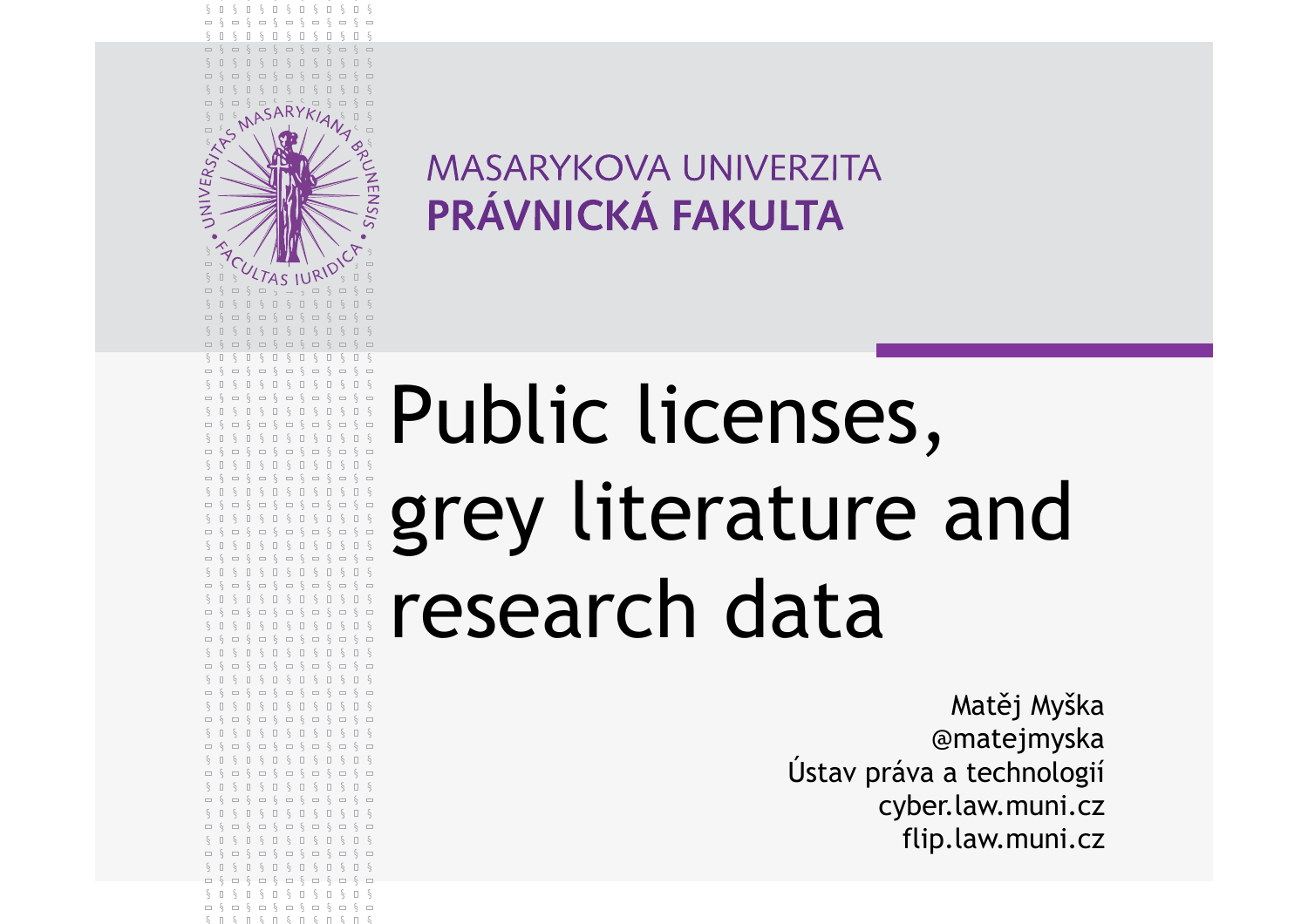

# **Content**

(Research – grey– open) data Open DefinitionLegal protection of data and databases Opening up the data– public licenses Creative Commons Open Data CommonsFuture of open data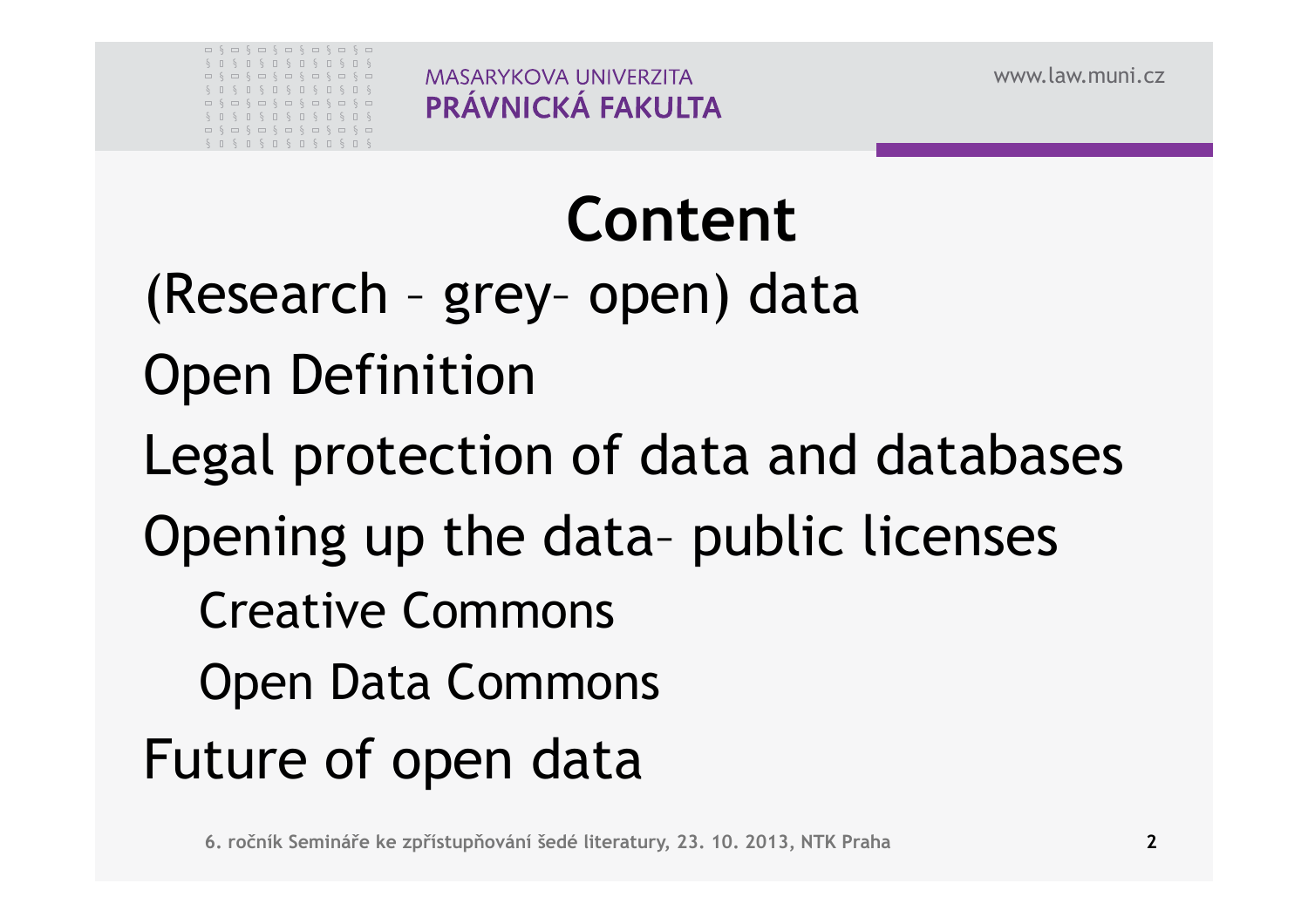

## **(Research – grey – open) data**

**Research:***"factual records (numerical scores, textual records, images and sounds) used as primary sources for scientific research, and that are commonly accepted in the scientific community as necessary to validate research findings."*

OECD Principles and Guidelines for Access to Research Data from Public Funding Principles

## **Grey: The New York definition**

 $\quad$  Open: "A piece of data or content is open if anyone is free to *use, reuse, and redistribute it — subject only, at most, to therequirement to attribute and/or share-alike."*

http://www.opendefinition.org/okd/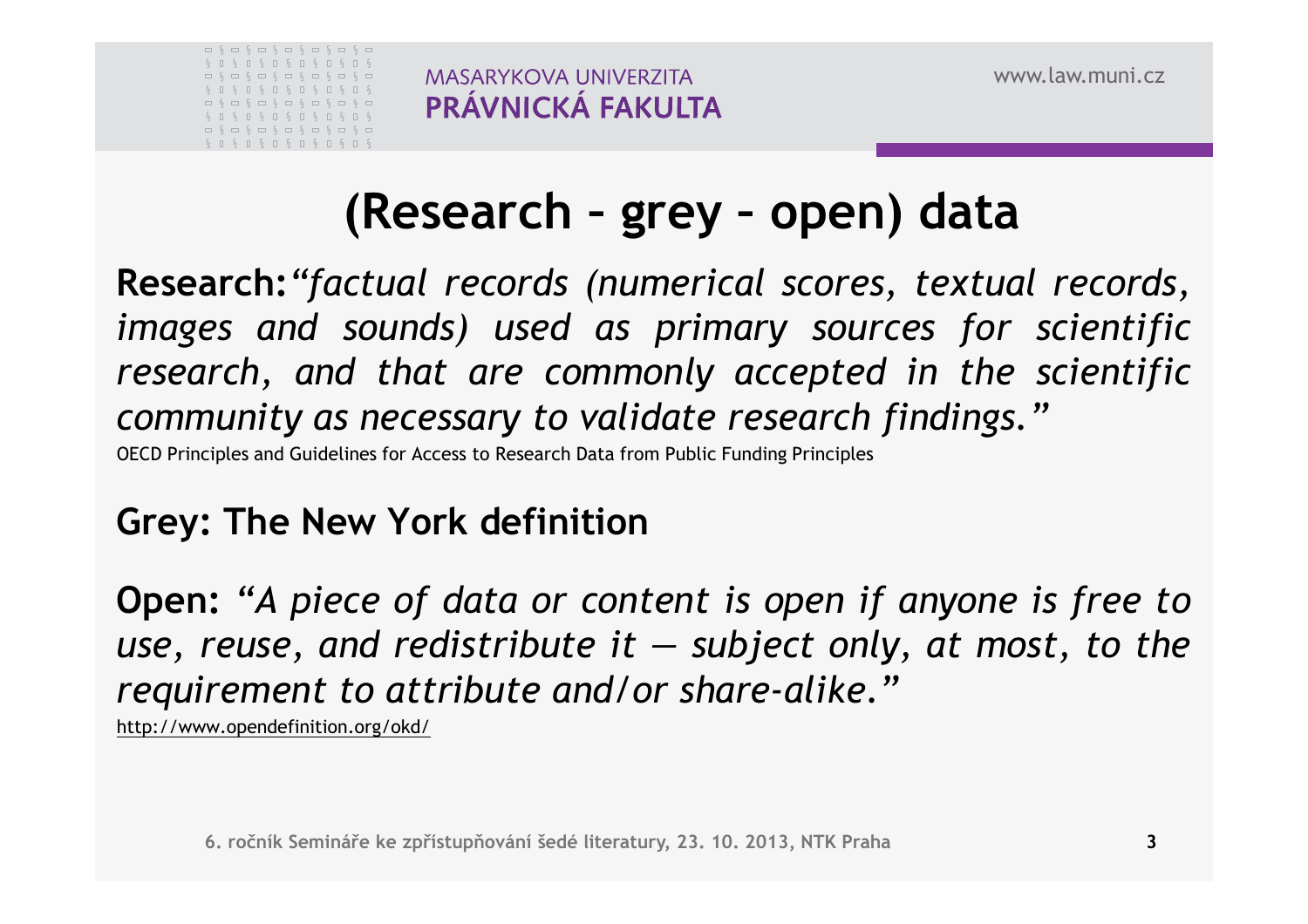| É                    | П      | $S \cup S$                                                                      |          | $\Box$ | $S \cup S \cup S \cup S$ |                                      |  |        |  |
|----------------------|--------|---------------------------------------------------------------------------------|----------|--------|--------------------------|--------------------------------------|--|--------|--|
| $\qquad \qquad \Box$ |        | $\S = \S = \S = \S = \S = \S = \S =$                                            |          |        |                          |                                      |  |        |  |
| Š.                   | $\Box$ | $S \cup$                                                                        | $S \cup$ |        | $S \cup S \cup S \cup S$ |                                      |  |        |  |
|                      |        |                                                                                 |          |        |                          |                                      |  |        |  |
| $\Box$               |        |                                                                                 |          |        |                          | $\S = \S = \S = \S = \S = \S = \S =$ |  |        |  |
|                      |        | S D S D S D S D S D S                                                           |          |        |                          |                                      |  |        |  |
| $\qquad \qquad \Box$ |        | $\begin{array}{cccccccccc} \xi = \xi = \xi = \xi = \xi = \xi = \xi \end{array}$ |          |        |                          |                                      |  | $\Box$ |  |

# **Open DefinitionAccess, redistribution, reuseAbsence: DRM, discriminationpeople or endeavor Attribution, (Share-Alike)Licensing issues**

http://www.opendefinition.org/okd/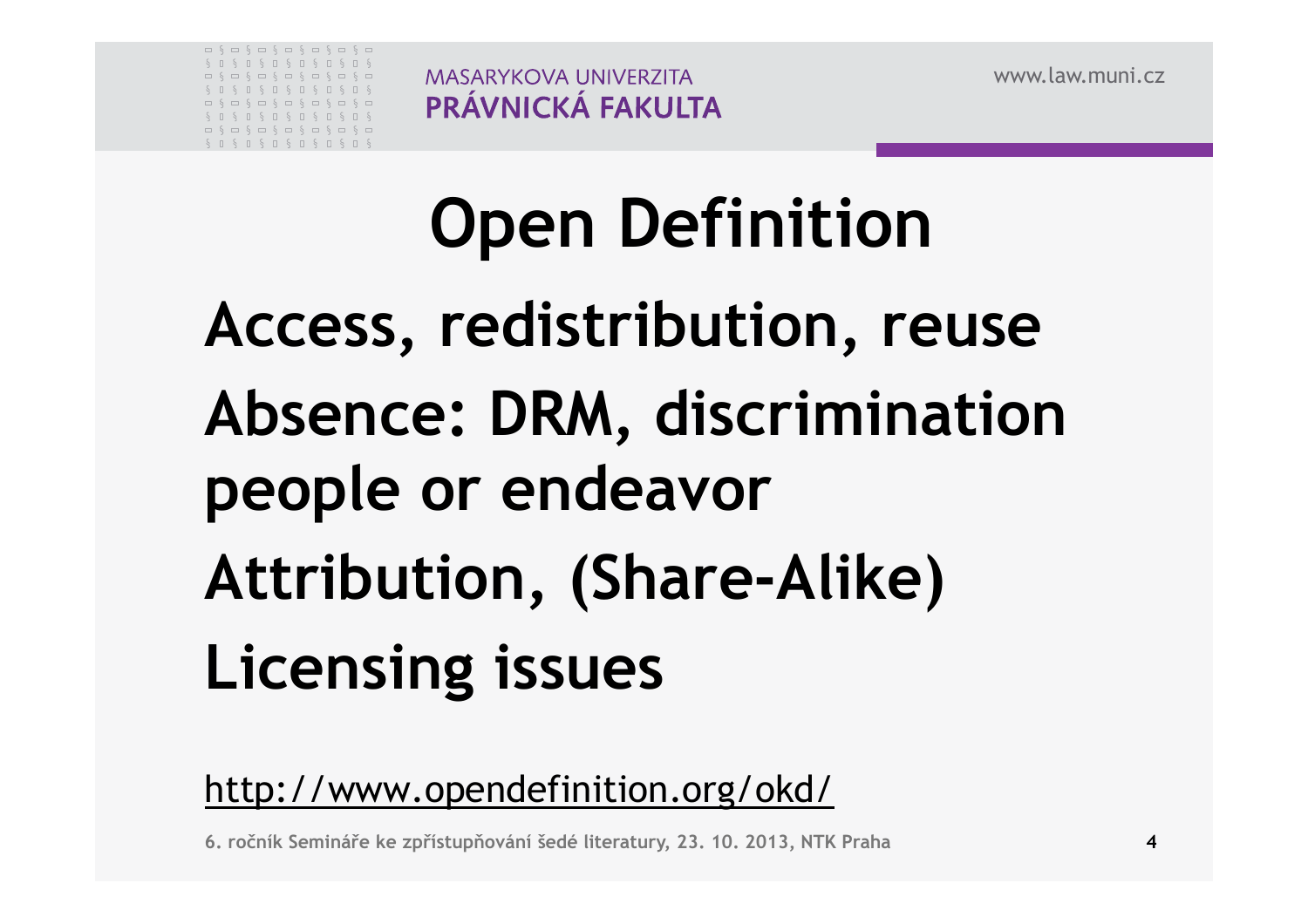|  |  | = \$ = \$ = \$ = \$ = \$ = \$ =               |  |  |  |  |  |
|--|--|-----------------------------------------------|--|--|--|--|--|
|  |  | $S \cup S \cup S \cup S \cup S \cup S \cup S$ |  |  |  |  |  |
|  |  | = \$ = \$ = \$ = \$ = \$ = \$ =               |  |  |  |  |  |
|  |  | $S \cup S \cup S \cup S \cup S \cup S \cup S$ |  |  |  |  |  |
|  |  | - 5 - 5 - 5 - 5 - 5 - 5 -                     |  |  |  |  |  |
|  |  | $S \cup S \cup S \cup S \cup S \cup S \cup S$ |  |  |  |  |  |
|  |  |                                               |  |  |  |  |  |
|  |  | $S \cup S \cup S \cup S \cup S \cup S \cup S$ |  |  |  |  |  |

# **Data**

§ <sup>2</sup> para. <sup>6</sup> CA: *the theme (subject) of <sup>a</sup> work as such, the news of the day and any other fact as such, an idea, procedure, principle, method, discovery, scientific theory, mathematical and similar formula, statistical diagram and similar item as such*

### Other legal restrictions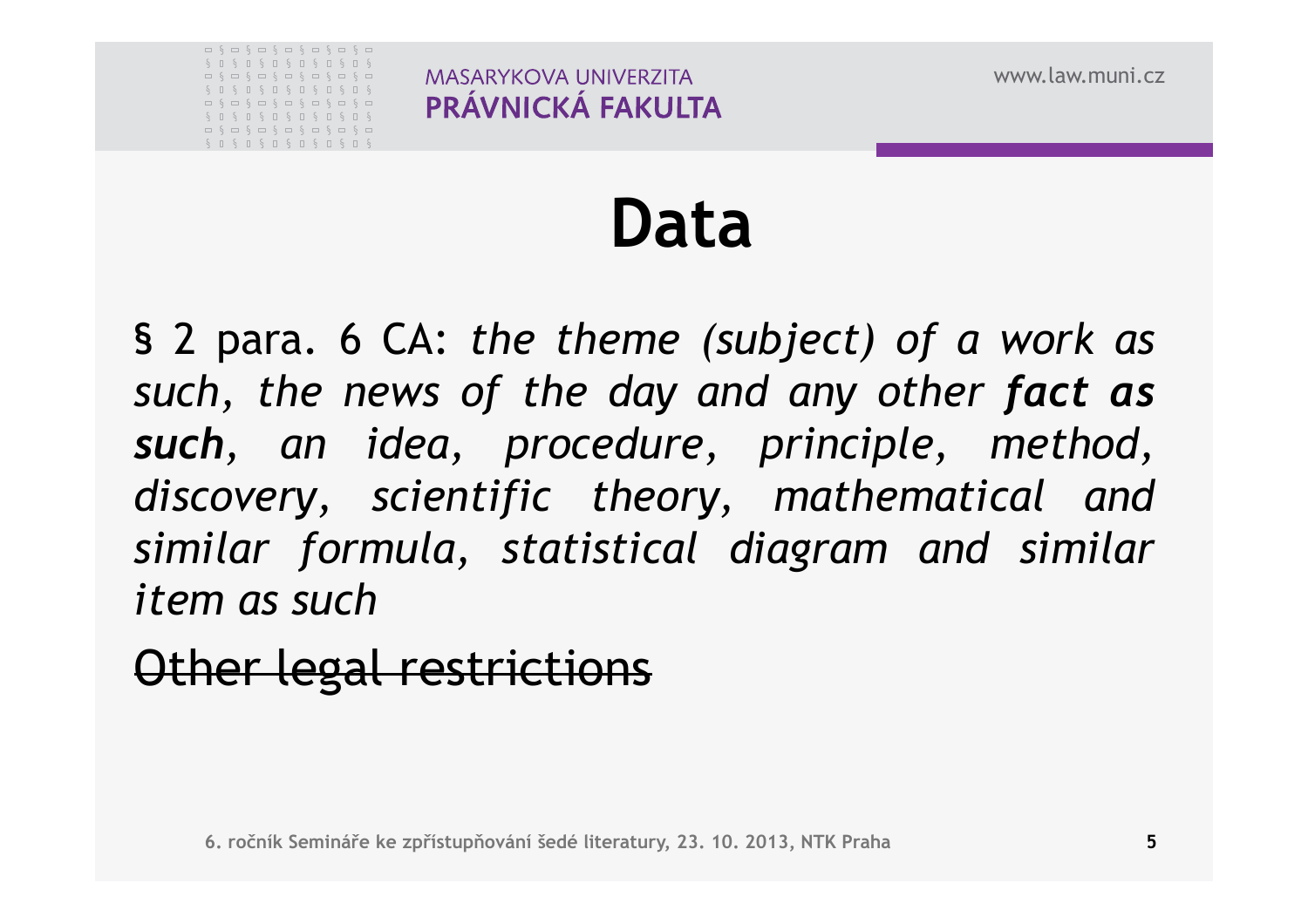

# **Databases - creative**

 § <sup>2</sup> para. <sup>5</sup> CA: *collection of independent works or other elements that by reason of their selection and of the arrangement of the content meet the conditions set out in para. 1, is <sup>a</sup> collection of works.*

§ <sup>2</sup> para. <sup>1</sup> CA: *<sup>a</sup> literary work or any other work of art or <sup>a</sup> scientific work, which is <sup>a</sup> unique outcome of the creative activity of the author and is expressed in any objectively perceivable manner including electronic form, permanent or temporary, irrespective of its scope, purpose or significance.*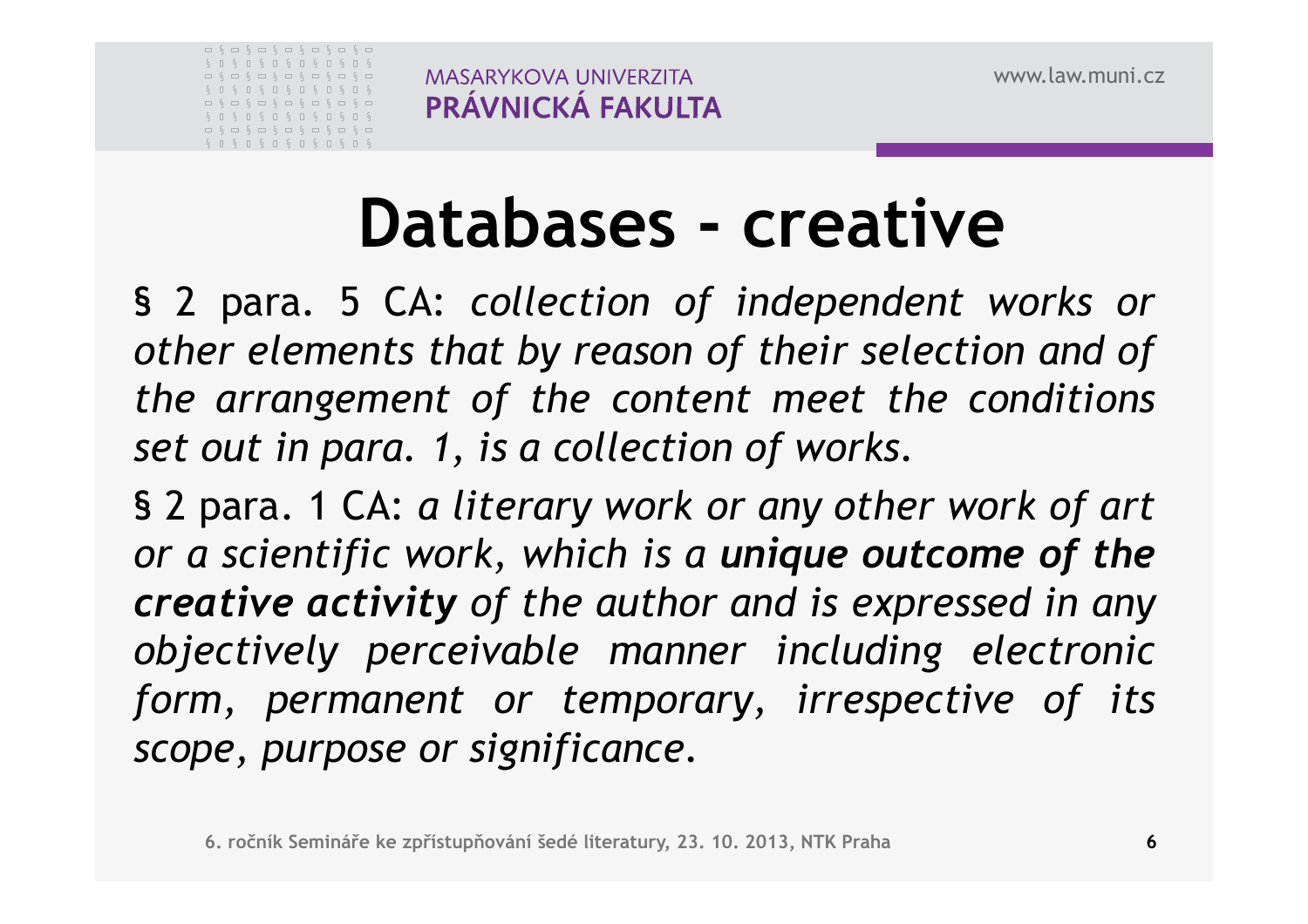

# **Databases - original**

§ <sup>2</sup> para. <sup>6</sup> CA: *<sup>A</sup> database which by the way of the selection or arrangement of its content is the author's own intellectual creation, and in which the individual parts are arranged in <sup>a</sup> systematic or methodical way and are individually accessible by electronic or other means, is <sup>a</sup> collection of works.*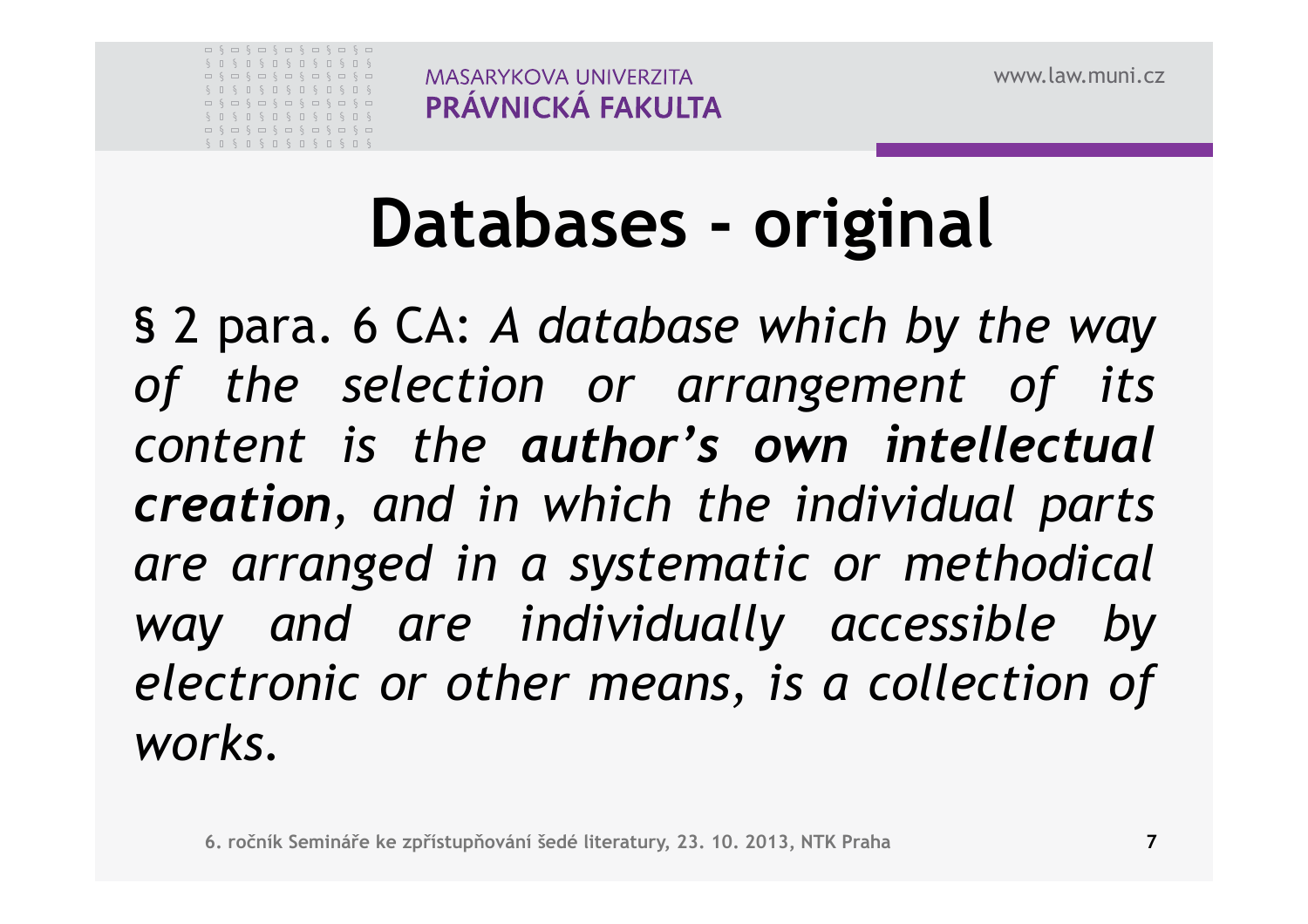

# **Databases - investment**

§ 88a CA: *SGDR pertain to the maker of the database, provided that the formation, verification or presentation of the content of the database represents <sup>a</sup> contribution, which is substantial in terms of quality or quantity, irrespective of whether the database or the contents thereof are subject to copyright protectionor any other type of protection.*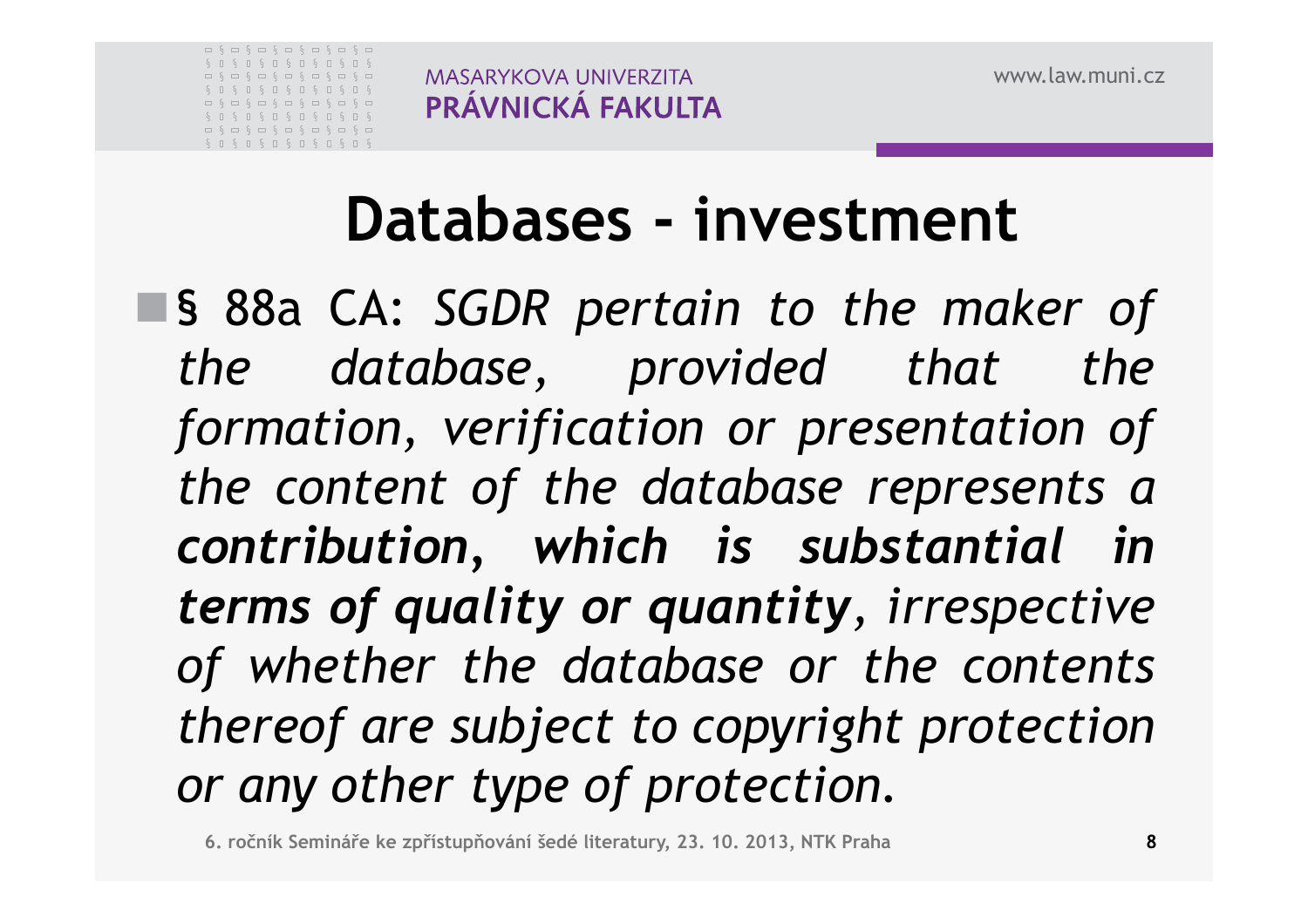| $S \cap$ |        | $S \cup$                        |  | $S \cup S \cup S \cup$ |  | S | $\Box$ |  |
|----------|--------|---------------------------------|--|------------------------|--|---|--------|--|
|          |        |                                 |  |                        |  |   |        |  |
| $S \cap$ |        | $S \cup S \cup S \cup S \cup S$ |  |                        |  |   | $\Box$ |  |
|          |        | ----------------                |  |                        |  |   |        |  |
| S.       | $\Box$ | $S \cup S \cup S \cup S \cup S$ |  |                        |  |   | $\Box$ |  |
| $\Box$   |        | $\S = \S = \S = \S = \S = \S =$ |  |                        |  |   |        |  |
|          |        | S 0 S 0 S 0 S 0 S 0 S 0 S       |  |                        |  |   |        |  |

## PRÁVNICKÁ FAKULTA

**MASARYKOVA UNIVERZITA** 

## **Sui generis rights (SGDR)**

### **§ <sup>90</sup> CA:**

*Extraction: permanent or temporary transfer of all the content of <sup>a</sup> database or <sup>a</sup> substantial part thereof to another medium by whatever means or in whatever form.*

*Re-utilization: any form of making available to the public all the content of <sup>a</sup> database or <sup>a</sup> substantial part thereof by the distribution of copies, by rental or by the on-line or any other forms of transmission.*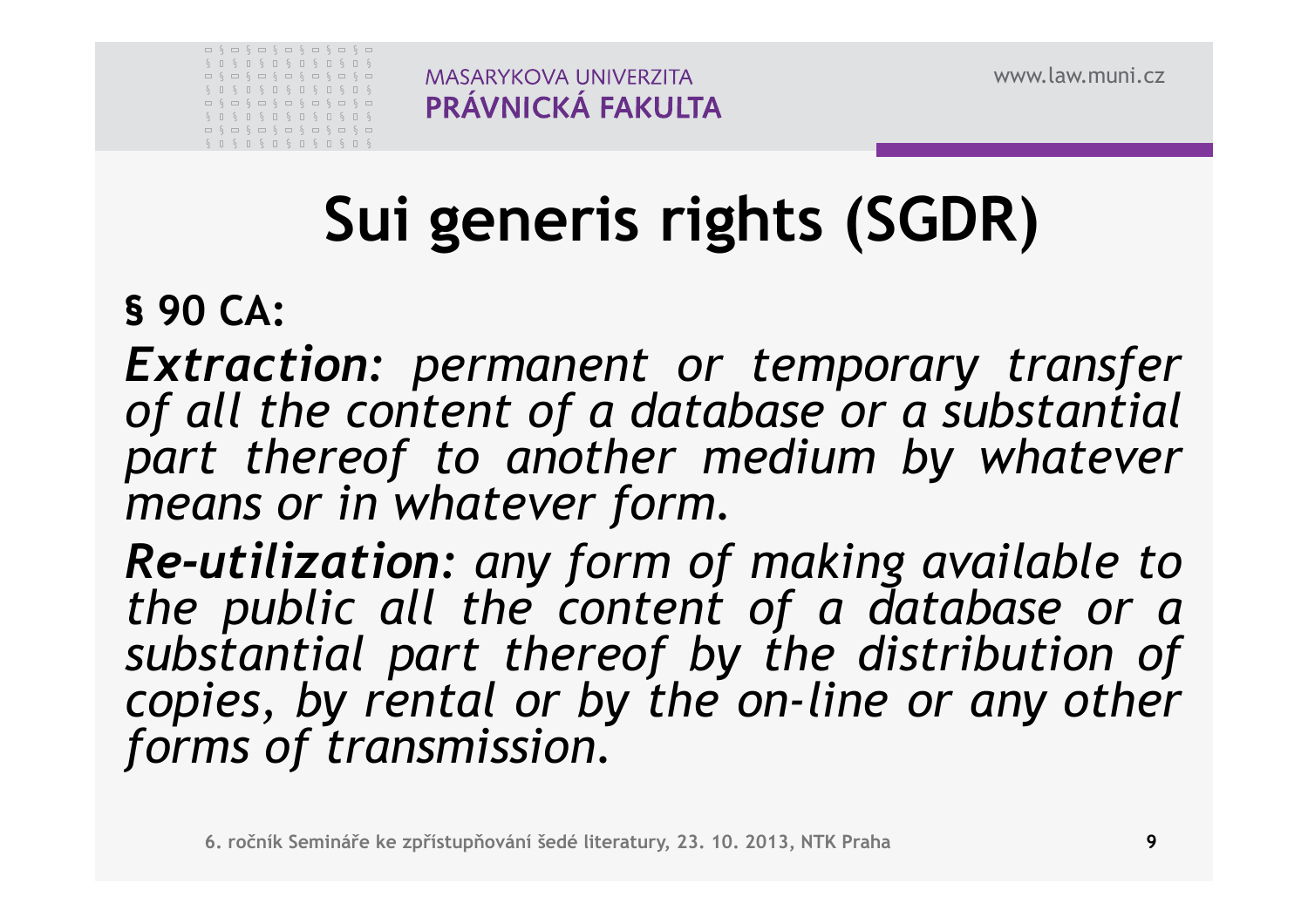|  |  | $S \cup S \cup S \cup S \cup S \cup S \cup S$ |  |  |  |  |  |
|--|--|-----------------------------------------------|--|--|--|--|--|
|  |  | = \$ = \$ = \$ = \$ = \$ = \$ =               |  |  |  |  |  |
|  |  | $S \cup S \cup S \cup S \cup S \cup S \cup S$ |  |  |  |  |  |
|  |  |                                               |  |  |  |  |  |
|  |  |                                               |  |  |  |  |  |
|  |  | $S \cup S \cup S \cup S \cup S \cup S \cup S$ |  |  |  |  |  |
|  |  |                                               |  |  |  |  |  |

**Opening up the data – public licenses**

Legal nature? Permission/waiver/licenseFormation of contract Common characteristics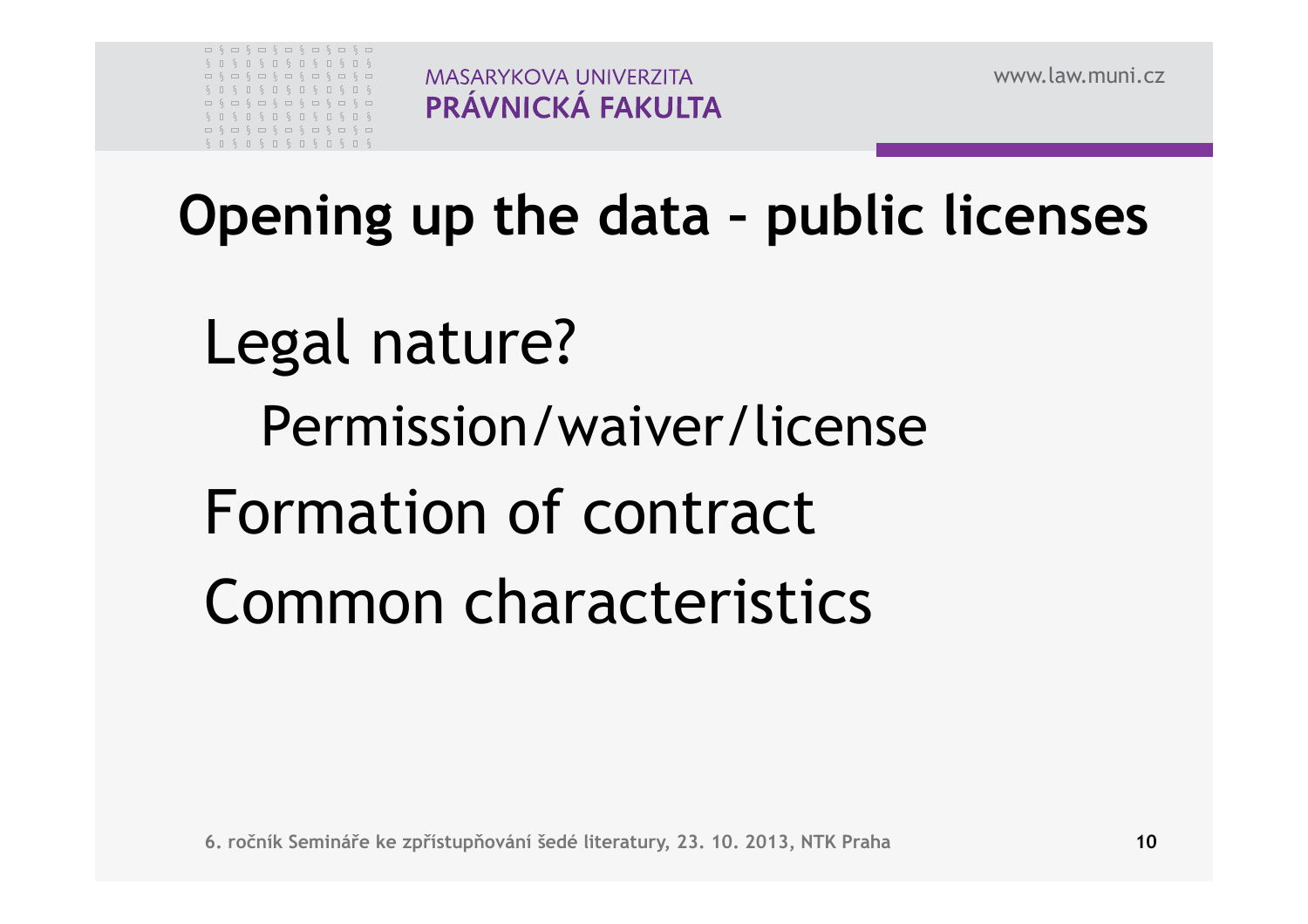| S                    | п      | $S \cap$                                                                                                                                                                                                                                                                                                                                                                                                                                       | S                                                                                                       | $\Box$ | $S \Box$                 | $S \Box$ | $S \square S$ |        |  |
|----------------------|--------|------------------------------------------------------------------------------------------------------------------------------------------------------------------------------------------------------------------------------------------------------------------------------------------------------------------------------------------------------------------------------------------------------------------------------------------------|---------------------------------------------------------------------------------------------------------|--------|--------------------------|----------|---------------|--------|--|
| $\qquad \qquad \Box$ |        | $\begin{array}{cccccccccccccc} \zeta & \Box & \zeta & \Box & \zeta & \Box & \zeta & \Box & \zeta & \Box & \zeta & \Box \end{array}$                                                                                                                                                                                                                                                                                                            |                                                                                                         |        |                          |          |               |        |  |
| $S \cap$             |        | $S \cup$                                                                                                                                                                                                                                                                                                                                                                                                                                       | $S \cup$                                                                                                |        | $S \cup S \cup S \cup S$ |          |               |        |  |
|                      |        |                                                                                                                                                                                                                                                                                                                                                                                                                                                |                                                                                                         |        |                          |          |               |        |  |
| S.                   | $\Box$ | $S \cup$                                                                                                                                                                                                                                                                                                                                                                                                                                       | $S \cup S \cup S \cup S \cup S$                                                                         |        |                          |          |               |        |  |
| $\qquad \qquad \Box$ |        | $\begin{array}{cccccccccccccc} \zeta & \text{m} & \zeta & \text{m} & \zeta & \text{m} & \zeta & \text{m} & \zeta & \text{m} & \zeta & \text{m} & \zeta & \text{m} & \zeta & \text{m} & \zeta & \text{m} & \zeta & \text{m} & \zeta & \text{m} & \zeta & \text{m} & \zeta & \text{m} & \zeta & \text{m} & \zeta & \text{m} & \zeta & \text{m} & \zeta & \text{m} & \zeta & \text{m} & \zeta & \text{m} & \zeta & \text{m} & \zeta & \text{m} &$ |                                                                                                         |        |                          |          |               |        |  |
|                      |        | $\Box$                                                                                                                                                                                                                                                                                                                                                                                                                                         | $\begin{array}{ccccccccccccccccc} \Box & \in & \Box & \in & \Box & \in & \Box & \in & \Box \end{array}$ |        |                          |          |               | $\Box$ |  |

# **Creative Commons**

**Creative Commons 3.0 CZ** License/Waiver SGDR**Creative Commons Zero 1.0**Waiver/non-assertion/license**Creative Commons 4.0 Universal** License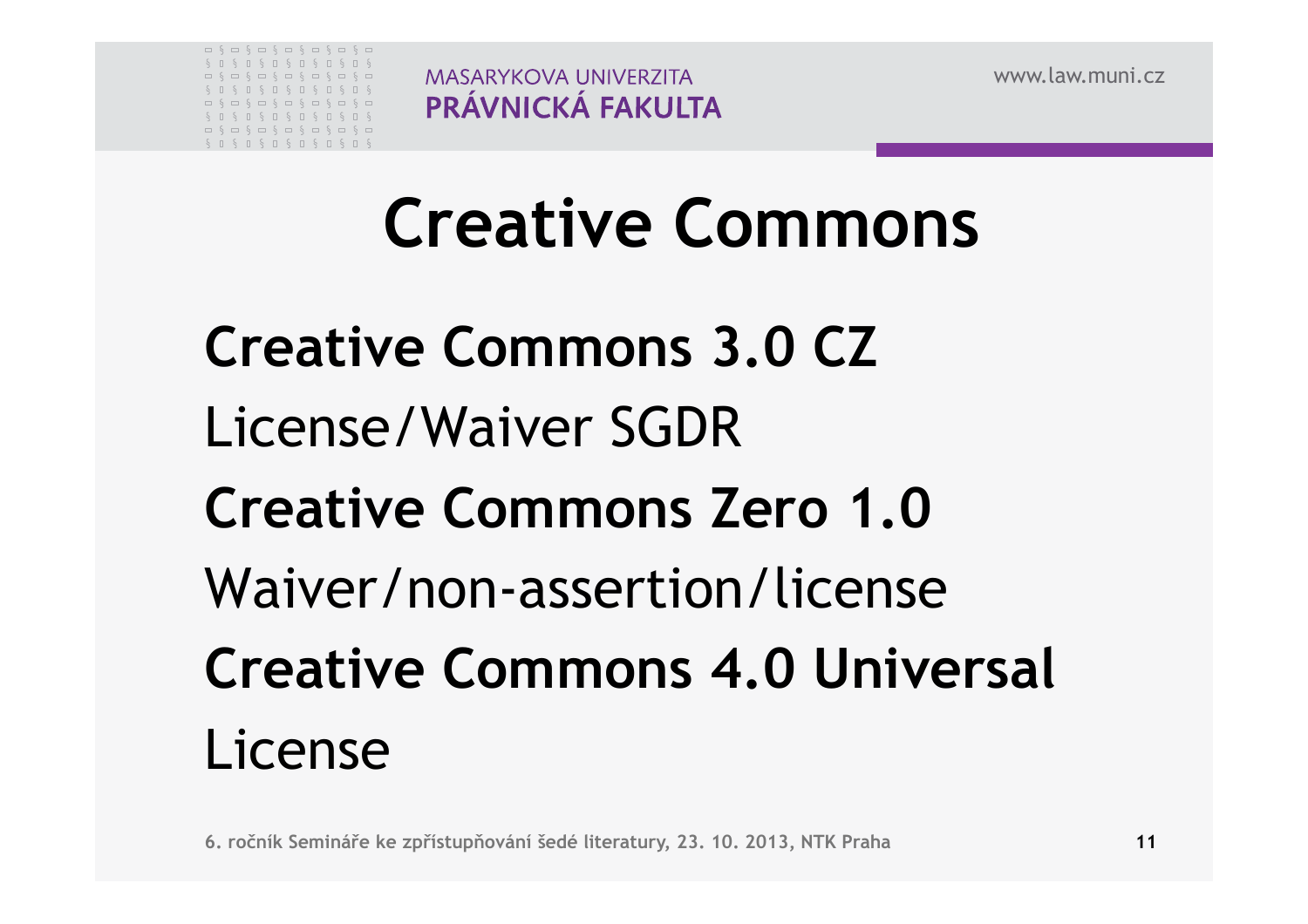|            |        |              | = \ = \ = \ = \ = \ = \ =                                     |             |  |  |     |  |
|------------|--------|--------------|---------------------------------------------------------------|-------------|--|--|-----|--|
| $\epsilon$ | $\Box$ | $S \cup$     | $S \cup$                                                      | S I S I S I |  |  | - S |  |
|            |        |              |                                                               |             |  |  |     |  |
| $S \Box$   |        |              | $S \cup S \cup S \cup S \cup S \cup S$                        |             |  |  |     |  |
|            |        |              |                                                               |             |  |  |     |  |
|            |        |              | ----------------                                              |             |  |  |     |  |
| $S \Box$   |        |              | $S \cup S \cup S \cup S \cup S \cup S$                        |             |  |  |     |  |
|            |        | $\Box$ $\in$ | $\S \sqcup \S \sqcup \S \sqcup \S \sqcup \S \sqcup \S \sqcup$ |             |  |  |     |  |

## **Open Data Commons**

**Open Database License**License DB/BY-SA**Attribution License**License DB/BY**Public Domain Dedication and License**Waiver/non-assertion/license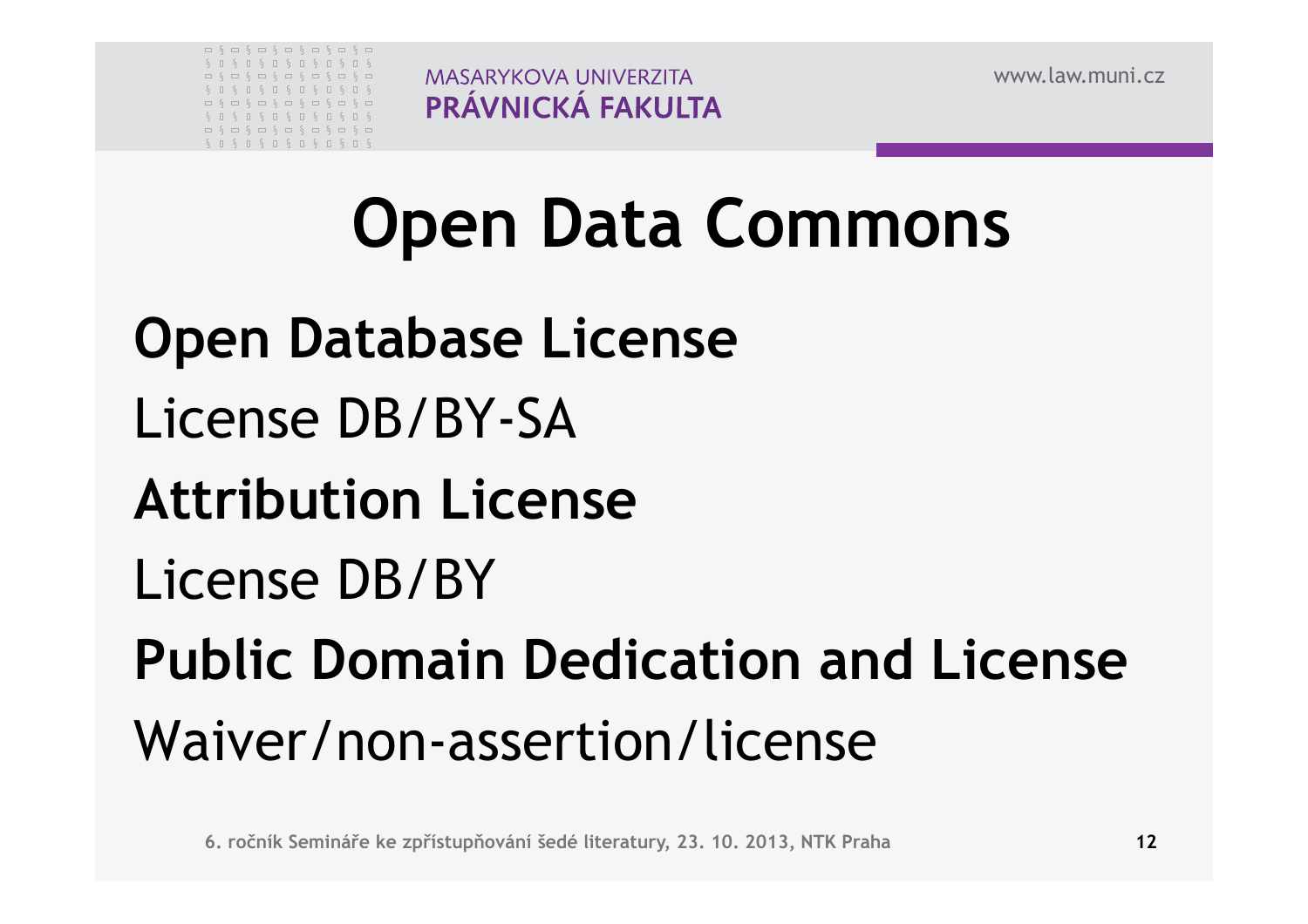|                      |        | = \ = \ = \ = \ = \ = \ =                                                                                                                                                                                                                                                                                                                                                                                                                        |  |                                 |  |  |        |     |  |
|----------------------|--------|--------------------------------------------------------------------------------------------------------------------------------------------------------------------------------------------------------------------------------------------------------------------------------------------------------------------------------------------------------------------------------------------------------------------------------------------------|--|---------------------------------|--|--|--------|-----|--|
| S                    | п      | $S \cup$                                                                                                                                                                                                                                                                                                                                                                                                                                         |  | $S \cup S \cup S \cup S$        |  |  | $\Box$ |     |  |
|                      |        |                                                                                                                                                                                                                                                                                                                                                                                                                                                  |  |                                 |  |  |        |     |  |
| S.                   | $\Box$ | $S \cup$                                                                                                                                                                                                                                                                                                                                                                                                                                         |  | $S \cup S \cup S \cup S$        |  |  | $\Box$ | - S |  |
|                      |        | ------------                                                                                                                                                                                                                                                                                                                                                                                                                                     |  |                                 |  |  | $S =$  |     |  |
|                      |        |                                                                                                                                                                                                                                                                                                                                                                                                                                                  |  |                                 |  |  |        |     |  |
| $S \cap$             |        | $S \cup$                                                                                                                                                                                                                                                                                                                                                                                                                                         |  | $S \cup S \cup S \cup S \cup S$ |  |  |        | - S |  |
| $\qquad \qquad \Box$ |        | $\begin{array}{cccccccccccccc} \zeta & \fbox{---} & \zeta & \fbox{---} & \zeta & \fbox{---} & \zeta & \fbox{---} & \zeta & \fbox{---} & \zeta & \fbox{---} & \zeta & \fbox{---} & \zeta & \fbox{---} & \zeta & \fbox{---} & \zeta & \fbox{---} & \zeta & \fbox{---} & \zeta & \fbox{---} & \zeta & \fbox{---} & \zeta & \fbox{---} & \zeta & \fbox{---} & \zeta & \fbox{---} & \zeta & \fbox{---} & \zeta & \fbox{---} & \zeta & \fbox{---} & \$ |  |                                 |  |  | $S =$  |     |  |

# **Future of open data**

## **Towards better access to scientific information: Boosting the benefits of public investments in research Europe <sup>2020</sup>Horizon <sup>2020</sup>**

## **Informational/Legal obstacles**